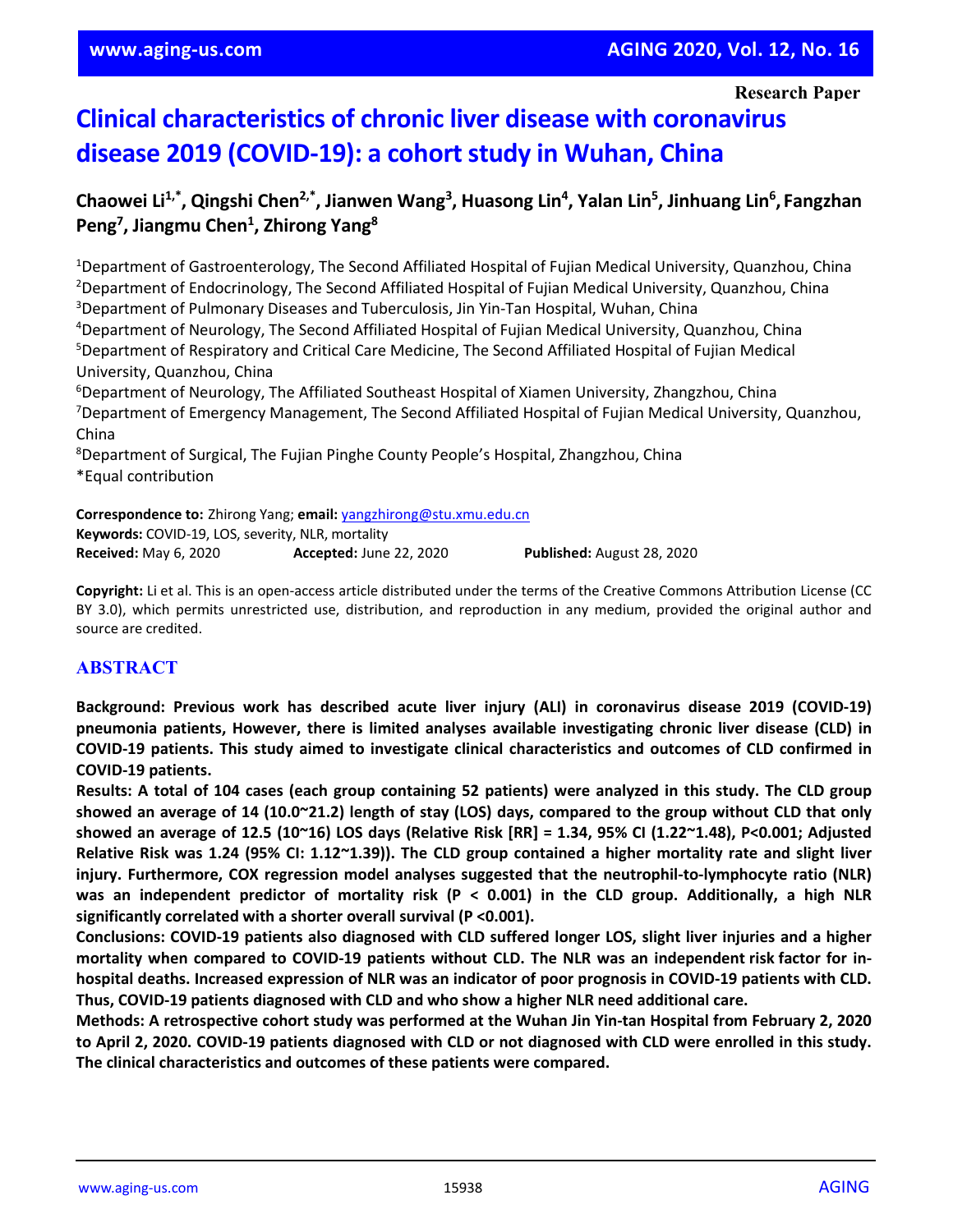### **INTRODUCTION**

Coronavirus disease 2019 (COVID-19) pneumonia, emerged in Wuhan (Hubei, China), has rapidly spread worldwide, infecting over 3.48 million patients. Previous work has mainly described acute liver injury (ALI) in general COVID-19 pneumonia patients [1–4]. There is little research available that focuses on patients with liver disease, especially chronic liver disease (CLD). Although some studies and reviews had reported that CLD is not associated with severity or mortality of COVID-19, all these used small sample sizes and most likely failed to analyze the characteristics and mortality rates of these patients. To our knowledge, the study presented here is the first to investigate clinical features and outcomes of CLD patients who have been diagnosed with COVID-19 pneumonia in a largest cohort study.

#### **RESULTS**

A total 104 patients were analyzed in this study, with both groups containing 52 patients (Table 1). In addition to CLD, a total of 39 (37.5%) patients showed other comorbidities. The median age of the patients analyzed was 59 (SD 12.9) years of age and a total of 39 (37.5%) patients were female. The most common symptoms experienced by the patients included cough (85[81.7%]), expectoration (38[36.5%]), dyspnea (19[18.3%]), and fatigue or myalgia (13 [12.5%]). All patients showed bilateral infiltrates on chest CT, while 92 (88.5%) patients had bilateral infiltrates. A total of 34.6%,35.6% and 5.77% of patients showed elevated ALT, AST and TBil levels, respectively. There was a total of 9 death patients in the CLD group, including 6 patients died of respiratory and circulatory failure, 3 patients died of multiple organ dysfunction syndrome (MODS). There were no significant differences observed in demographics, initial common symptoms, laboratory findings without lymphocyte count, PLT, INR, Glu IL-6 or PCT levels, liver function and treatment when comparing the two groups  $(P > 0.05)$ ; Table 1). The CLD group had showed a LOS of 14  $(10.0~21.2)$  days compared to 12.5  $(10~16)$  for the non- CLD group (Relative Risk [RR] = 1.34, 95% CI (1.22~1.48), P<0.001; Adjusted RR was 1.24(95% CI: 1.12–1.39)) (Table 2). However, no differences in severity outcome were observed between the two groups ((Hazard Ratio  $|HR| = 1.78$ , 95% CI  $(0.80-4.04)$ , P=0.16; Adjusted HR was 1.19, 95% CI(0 .45~3.19),  $P=0.73$ ) (Table 2). There was no difference in severity ratio between the two groups (39 [37.5%] vs 16 [30.8%], p=0.22). The CLD group showed a higher mortality rate  $(9 \t{8.7\%} \t{vs} 0 \t{0.0\%} )$  and slight liver injuries compared to the non-CLD group. Furthermore, univariate and multivariate COX

regression analyses were performed to explore risk factors for death in the CLD group. Univariate survival analyses revealed that age, NLR, GLU and PCT were risk factors for death. However, only the NLR (OR, 1.04; 95% CI, 1.01–1.06) was found to be an independent predictor of death based on the multivariate analysis. (Table 3). To further assess prognostic significance of NLR in CLD patients with COVID-19, Kaplan-Meier survival analysis was performed to analyze overall survival  $(OS)$  (cutoff = 4.00). CLD patients with high NLR showed a significantly shorter OS (Figure 1,  $P \le 0.001$ ). Thus, CLD was not associated with severity, but was associated with LOS, liver injury and mortality in patients diagnosed with COVID-19. Furthermore, NLR was shown to be an independent risk factor and prognostic factor for mortality in CLD patients confirmed to have COVID-19.

#### **DISCUSSION**

COVID-19 patients diagnosed with CLD showed a prolong LOS, slightly liver injuries and higher mortality rates compared to general COVID-19 patients. Furthermore, the NLR was found to be an independent risk factor for mortality in COVID-19 patients with CLD. Moreover, increased expression of NLR is an independent indicator of poor prognosis in COVID-19 patients diagnosed with CLD.

Previous work conducted by our team and others has shown that COVID-19 patients were more prone to liver injury whether general patients or critically ill patients [1, 5–11]. In the other hand, a severe outcome of COVID-19 disease was associated with liver dysfunction [12]. Although there are some reports that liver injury is uncommon in these cases [13], CLD should also be analyzed related to COVID-19 risk due to poor immune function. However, for CLD patients, some studies [5] showed that no patient should be receiving ICU care. Similarly, there were no significant differences for AST and ALT between the ICU and non-ICU groups, where both groups showed a normal distribution [5]. There were also no differences in liver function between survivors and non-survivors [14]. At the same time, other studies revealed that COVID-19 patients diagnosed with CLD did not show associations with severity or mortality [6]. This research only included rare CLD patients, where in some studies only a single CLD patient was included. Thus, these studies failed to explore the risk of severity or mortality associated with CLD. Here, we focused on all CLD confirmed COVID-19 cases presented in the Jin Yin-tan Hospital. CLD patients showed a prolonged LOS, slight liver injures and an increased risk for death, but not severity.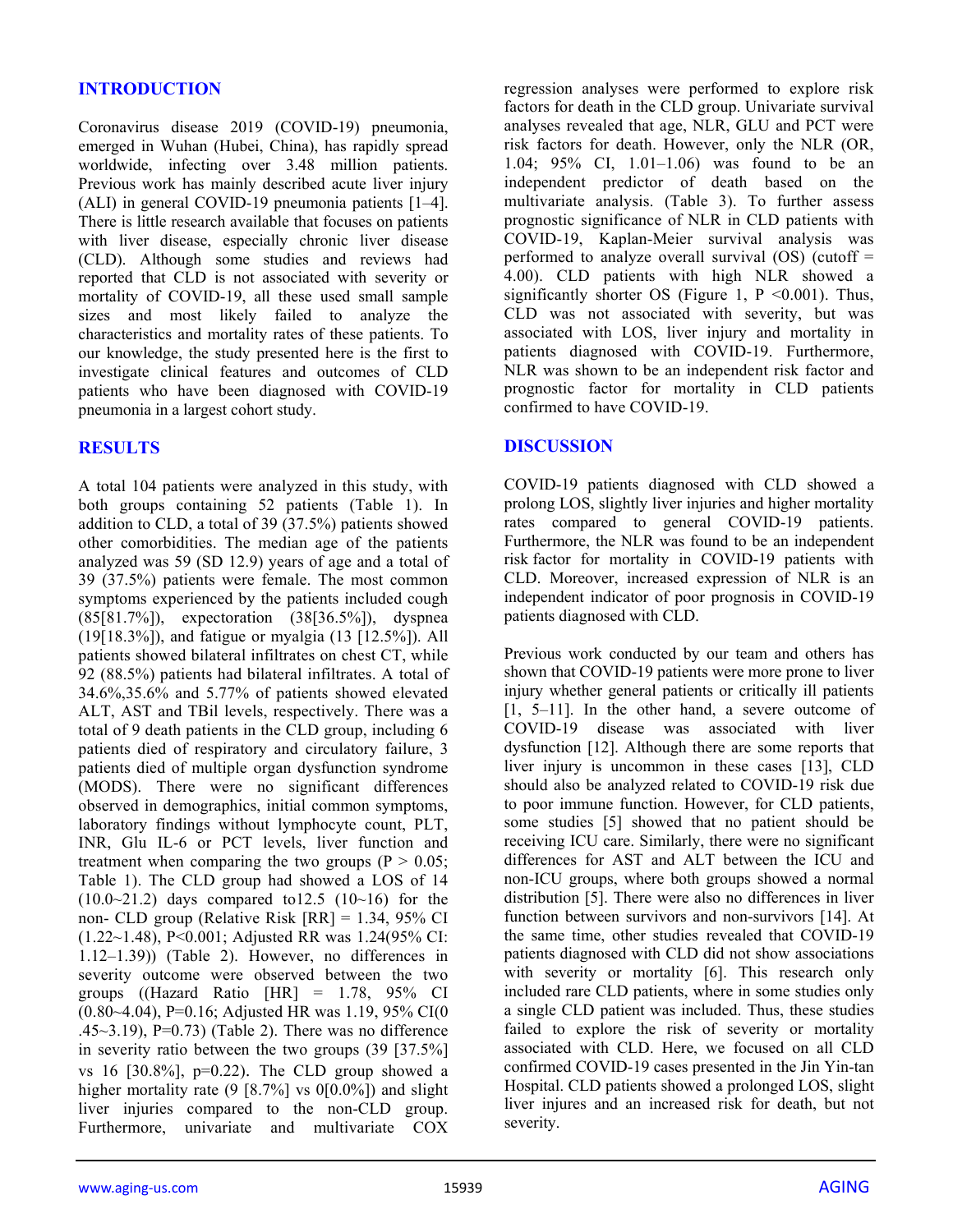# **Table 1. Demographics and clinical features of patients with COVID-19.**

|                                             | <b>All patients</b> | Non-CLD             | <b>CLD</b>          |                  |
|---------------------------------------------|---------------------|---------------------|---------------------|------------------|
|                                             | $(N=104)$           | $(n = 52)$          | $(n = 52)$          | $\boldsymbol{P}$ |
| Demographics                                |                     |                     |                     |                  |
| Age                                         | $59 \pm 12.9$       | $59.7 \pm 14$       | $58.2 \pm 11.7$     | 0.58             |
| sex, $n$ $(\%)$                             |                     |                     |                     |                  |
| Female                                      | 39(37.5)            | 19(36.5)            | 20(38.5)            | $\mathbf{1}$     |
| Male                                        | 65(62.5)            | 33(63.5)            | 32(61.5)            |                  |
| Comorbidities, n (%)                        |                     |                     |                     |                  |
| No                                          | 65(62.5)            | 33(63.5)            | 32(61.5)            | $\mathbf{1}$     |
| Yes                                         | 39(37.5)            | 19(36.5)            | 20(38.5)            |                  |
| Smoking, n (%)                              |                     |                     |                     |                  |
| No                                          | 40(38.5)            | 20(38.5)            | 20(38.5)            | $\mathbf{1}$     |
| Yes                                         | 64(61.5)            | 32(61.5)            | 32(61.5)            |                  |
| Initial common symptoms                     |                     |                     |                     |                  |
| Dyspnoea, $n$ (%)                           |                     |                     |                     | 0.13             |
| No                                          | 85 (81.7)           | 46 (88.5)           | 39(75)              |                  |
| Yes                                         | 19(18.3)            | 6(11.5)             | 13(25)              |                  |
| Cough, $n$ $(\%)$                           |                     |                     |                     |                  |
| No                                          | 19(18.3)            | 9(17.3)             | 10(19.2)            | $\mathbf{1}$     |
| Yes                                         | 85 (81.7)           | 43 (82.7)           | 42(80.8)            |                  |
| Expectoration, $n$ (%)                      |                     |                     |                     |                  |
| No                                          | 66 (63.5)           | 28 (53.8)           | 38(73.1)            | 0.07             |
| Yes                                         | 38 (36.5)           | 24 (46.2)           | 14(26.9)            |                  |
| Myalgia or fatigue, n (%)                   |                     |                     |                     |                  |
| No                                          | 91 (87.5)           | 46 (88.5)           | 45 (86.5)           | $\mathbf{1}$     |
| Yes                                         | 13(12.5)            | 6(11.5)             | 7(13.5)             |                  |
| Sore throat, $n$ (%)                        |                     |                     |                     |                  |
| $\rm No$                                    | 104(100)            | 52 (100)            | 52 (100)            | $\mathbf{1}$     |
| Thoracodynia, n (%)                         |                     |                     |                     |                  |
| No                                          | 104(100)            | 52 (100)            | 52(100)             | $\mathbf{1}$     |
| <b>Systolic Pressure</b>                    | 125(117.8, 133.3)   | 125 (118.0, 130.5)  | 125.5(116.3, 135.5) | 0.39             |
| Respiratory Rate                            | 22(20, 24)          | 22(20, 23)          | 22(20, 25)          | 0.51             |
| Laboratory findings                         |                     |                     |                     |                  |
| White blood cell                            |                     |                     |                     |                  |
| count $(\times 10^9 \text{ cells per L})$   | 5.5(4.4, 7.36)      | 5.5(4.36, 6.86)     | 5.48 (4.58, 8.02)   | 0.22             |
| Neutrophil count                            |                     |                     |                     |                  |
| $(\times 10^9 \text{ cells per L})$         | 3.85(2.96, 5.39)    | 3.79(2.96, 5.06)    | 3.92(2.91, 5.85)    | 0.69             |
| Lymphocyte count                            |                     |                     |                     |                  |
| $(\times 10^9 \text{ cells per L})$         | 0.88(0.69, 1.18)    | 1.02(0.85, 1.24)    | 0.79(0.55, 1.04)    | ${}< 0.001$      |
| MNM ( $\times$ 10 <sup>9</sup> cells per L) | $0.4 \pm 0.2$       | $0.4 \pm 0.2$       | $0.4 \pm 0.2$       | 0.39             |
| Hb(g/L)                                     | 124(114.0,134.3)    | 124(114.3, 132.0)   | 124(114.0,136.3)    | 0.49             |
| PLT $(\times 10^9$ per L)                   | 211.5(164, 268)     | 233.5(183.75, 296)  | 186(155, 230)       | < 0.001          |
| <b>INR</b>                                  | 0.96(0.9, 1.04)     | 0.94(0.9, 0.99)     | 1(0.92, 1.12)       | 0.03             |
| Potassium (mmol/L)                          | $4.1 \pm 0.6$       | $4 \pm 0.6$         | $4.2 \pm 0.6$       | 0.18             |
| Sodium (mmol/L)                             | 140.5 (139, 142)    | 141 (139, 143)      | 140 (138, 142)      | 0.13             |
| Cl (mmol/L)                                 | 106(104, 108)       | 107(105, 108)       | 106(103, 108)       | 0.08             |
| <b>BUN</b>                                  | 4(3.4, 5.23)        | 4(3.3, 5.05)        | 4.1(3.5, 5.7)       | 0.28             |
| $Cr$ ( $\mu$ mol/L)                         | 70 (59.45, 79.98)   | 70.65(59.45, 82.05) | 69.85(59.52, 78.15) | 0.69             |
| $Glu$ (mmol/L)                              | 5.8 (5.07, 7.05)    | 5.65(5, 6.2)        | 6.3(5.27, 7.7)      | 0.02             |
| $CK$ (U/L)                                  | 65(42.75, 185.25)   | 63 (41.00, 143.25)  | 73 (47.50, 208.25)  | 0.23             |
| IL-6 $(mmol/L)$                             | 8.52(6.52, 11.52)   | 7.77(6.5, 10.52)    | 9.58(7.15, 15.45)   | 0.04             |
| Infection, $n$ $(\%)$                       |                     |                     |                     |                  |
| No                                          | 29 (27.9)           | 15(28.8)            | 14(26.9)            |                  |
| Yes                                         | 75(72.1)            | 37(71.2)            | 38(73.1)            | $\mathbf{1}$     |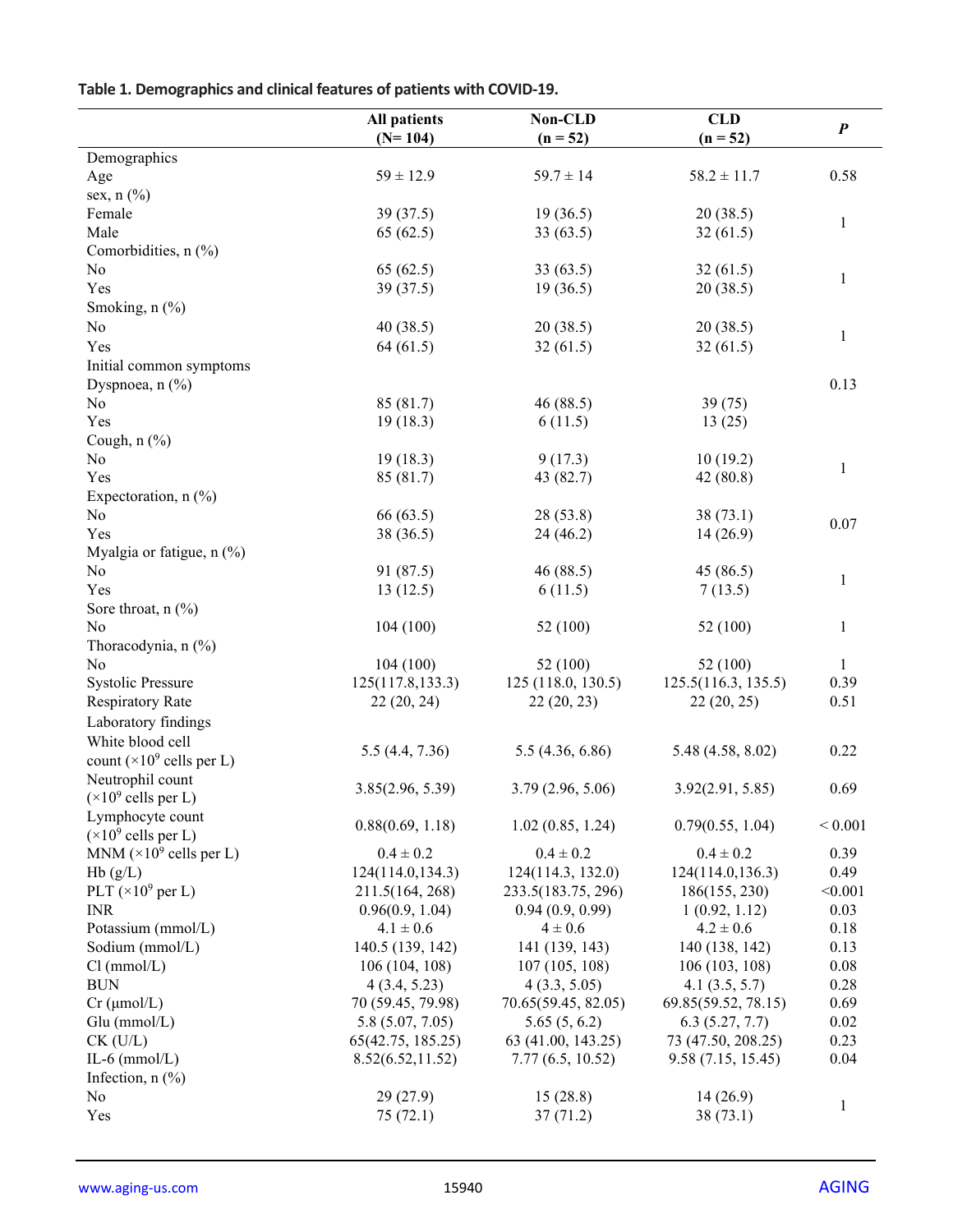| PCT, Median (IQR)<br>Chest CT       | 0(0, 0.07)        | 0(0, 0.05)       | 0.05(0, 0.23)      | ${}< 0.001$  |
|-------------------------------------|-------------------|------------------|--------------------|--------------|
| Lobi Pulmonis, n (%)                |                   |                  |                    |              |
| Unilateral                          | 12(11.5)          | 5(9.6)           | 7(13.5)            |              |
| Bilateral                           | 92 (88.5)         | 47 (90.4)        | 45 (86.5)          | 0.76         |
| Ground-glass opacity, n (%)         |                   |                  |                    |              |
| No                                  | 45 (43.3)         | 23(44.2)         | 22(42.3)           |              |
| Yes                                 | 59 (56.7)         | 29(55.8)         | 30(57.7)           | $\mathbf{1}$ |
| ALT (IU/L, baseline)                | 36.5(22.75,63.25) | 42.5 (22.75, 68) | 36 (24.25, 57.5)   | 0.62         |
| AST (IU/L, baseline)                | 33(25, 50)        | 32(25, 46.5)     | 36.5 (25.75, 51.5) | 0.4          |
|                                     | 12.85             | 11.95            | 13.3               |              |
| Total bilirubin(umol/L)             | (10.38, 16.22)    | (10.2, 14.12)    | (10.95, 17.5)      | 0.1          |
| ALB(g/L)                            | $32 \pm 4.2$      | $31.3 \pm 3.5$   | $32.7 \pm 4.7$     | 0.08         |
| PT(s)                               | 11.25(10.5, 12)   | 11(10.5, 11.7)   | 11.65(10.57, 12)   | 0.05         |
|                                     | 108.35            | 111              | 105.55             |              |
| <b>PTA</b>                          | (89, 127.55)      | (92.78, 130.6)   | (88.4, 124.35)     | 0.52         |
| Treatment                           |                   |                  |                    |              |
| Antibiotic therapy, n (%)           |                   |                  |                    |              |
| No                                  | 18(17.3)          | 7(13.5)          | 11(21.2)           | 0.44         |
| Yes                                 | 86 (82.7)         | 45 (86.5)        | 41 (78.8)          |              |
| Use of corticosteroid, $n$ (%)      |                   |                  |                    |              |
| No                                  | 79 (76)           | 43 (82.7)        | 36(69.2)           | 0.17         |
| Yes                                 | 25(24)            | 9(17.3)          | 16(30.8)           |              |
| Oxygen support, $n$ (%)             |                   |                  |                    |              |
| No                                  | 19(18.3)          | 7(13.5)          | 12(23.1)           | 0.31         |
| Yes                                 | 85 (81.7)         | 45(86.5)         | 40(76.9)           |              |
| Ventilation, n (%)                  |                   |                  |                    |              |
| Non-invasive ventilation            | 7(6.7)            | 2(3.8)           | 5(9.6)             |              |
| Invasive mechanical ventilation     | 6(5.8)            | 1(1.9)           | 5(9.6)             | 0.1          |
| NO ventilation                      | 91 (87.5)         | 49 (94.2)        | 42(80.8)           |              |
| Prone position ventilation, $n$ (%) |                   |                  |                    |              |
| No                                  | 103 (99)          | 52 (100)         | 51(98.1)           |              |
| Yes                                 | 1(1)              | 0(0)             | 1(1.9)             | $\mathbf{1}$ |
| ECMO, $n$ $%$                       |                   |                  |                    |              |
| N <sub>0</sub>                      | 104(100)          | 52 (100)         | 52 (100)           | 1            |
| Nebulization inhalation, $n$ (%)    |                   |                  |                    |              |
| No                                  | 99 (95.2)         | 50 (96.2)        | 49 (94.2)          |              |
| Yes                                 | 5(4.8)            | 2(3.8)           | 3(5.8)             | $\mathbf{1}$ |
| Vasoconstrictor, $n$ (%)            |                   |                  |                    |              |
| No                                  | 103 (99)          | 52 (100)         | 51 (98.1)          | $\mathbf{1}$ |
| Yes                                 | 1(1)              | 0(0)             | 1(1.9)             |              |
| Immunoglobulin therapy, $n$ (%)     |                   |                  |                    |              |
| No                                  | 86 (82.7)         | 47 (90.4)        | 39 (75)            | $0.07\,$     |
| Yes                                 | 18(17.3)          | 5(9.6)           | 13(25)             |              |

Abbreviations: CLD, Chronic liver disease; ALP, alkaline phosphatase; ALT, alanine transaminase; AST, aspartate; INR, International Normalized Ratio; PT, Prothrombin time; *PLT*, *blood platelet; CK, creatine kinase;* BUN, blood urea nitrogen; *RR*: Respiratory Rate; MNM: monocyte counts; IL-6, interleukin-6; ECMO, extracorporeal membrane oxygenation.

To the best of our knowledge, this is the first study focusing on COVID-19 patients diagnosed with CLD. The COVID-19 with CLD group showed an increased lymphocyte count as well as increased IL-6 and PCT levels, suggesting pathogenic effects from excessive inflammation in acute lung injury caused by COVID-19 infection. Inflammation may reflect disease severity and defects in innate immune regulation, especially in CLD patients who have poor immune function [13]. At the same time, blood sugar levels were elevated to support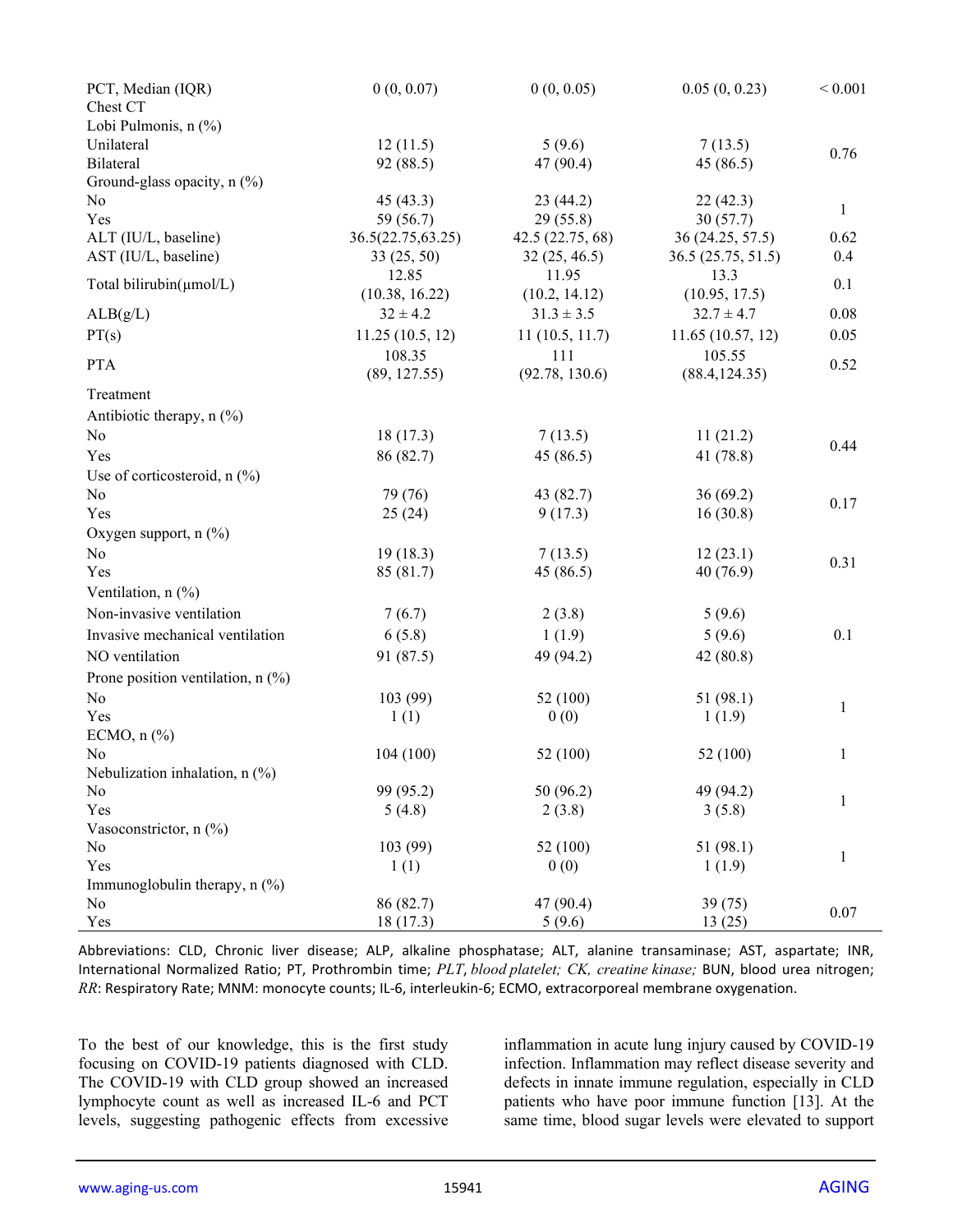| <b>Outcome</b>                | β                 | Unadjusted<br>risk ratio               | 95% CI             | $\boldsymbol{P}$ | $\boldsymbol{\beta}$ | <b>Adjusted</b><br>risk ratio | 95% CI            | $\boldsymbol{P}$ |
|-------------------------------|-------------------|----------------------------------------|--------------------|------------------|----------------------|-------------------------------|-------------------|------------------|
| <b>LOS</b> Outcome            |                   |                                        |                    |                  |                      |                               |                   |                  |
|                               | 0.30              | 1.34                                   | $(1.22 \sim 1.48)$ | < 0.01           | 0.22                 | 1.24                          | $1.12 - 1.39$     | < 0.001          |
| Severity Outcome              |                   |                                        |                    |                  |                      |                               |                   |                  |
|                               | 0.58              | 1.78                                   | $0.80 - 4.04$      | 0.16             | 0.17                 | 1.19                          | $0.45 - 3.19$     | 0.73             |
| <b>Mortality Rate Outcome</b> |                   |                                        |                    |                  |                      |                               |                   |                  |
|                               |                   |                                        | <b>CLD</b>         |                  |                      |                               | Non-CLD           |                  |
|                               |                   |                                        | $(n = 52)$         |                  |                      |                               | $(n = 52)$        | $\boldsymbol{P}$ |
|                               | <b>Survivors</b>  |                                        | 43 (82.7)          |                  |                      |                               | 52 (100)          |                  |
|                               | Death             |                                        | 9(17.3)            |                  |                      |                               | 0(0)              | < 0.01           |
| Liver Injury Outcome          |                   |                                        |                    |                  |                      |                               |                   |                  |
| Total                         |                   | <b>CLD</b>                             |                    | Non-CLD          |                      | $\cal P$                      |                   |                  |
| $(N = 104)$                   |                   | $(n = 52)$                             |                    | $(n = 52)$       |                      |                               |                   |                  |
| ALT                           | 37 (24.75, 57.25) |                                        | 39.5 (28.75, 55.5) |                  |                      | 33.5(23, 62)                  |                   | 0.47             |
| AST                           | 28.5 (19, 38.75)  |                                        |                    | 30(23, 49.5)     |                      |                               | 24 (17.75, 34.25) | ${}< 0.001$      |
| TBil                          |                   | 10.05(6.7, 15.12)<br>13.9 (7.18, 20.8) |                    |                  |                      |                               | 8.6(6.7, 11.93)   | ${}_{0.001}$     |

## **Table 2. Unadjusted and adjusted risk ratios of LOS, severity, and mortality in COVID-19.**

(CLD group verse Non-CLD group).

|            |          | Unadjusted<br>hazard ratio | 95%CI            | D       |         | <b>Adjusted</b><br>hazard ratio | 95%CI         |         |
|------------|----------|----------------------------|------------------|---------|---------|---------------------------------|---------------|---------|
| Age        | 2.13493  | 8.46                       | 1.73~41.37       | 0.0084  |         |                                 |               |         |
| <b>NLR</b> | 0.046    | 1.05                       | $1.02 - 1.07$    | < 0.001 | 0.03624 | 1.04                            | $1.01 - 1.06$ | < 0.001 |
| <b>GLU</b> | 0.24     | 1.27                       | $1.03 - 1.57$    | 0.028   |         |                                 |               |         |
| $IL-6$     | 0.005009 | 1.01                       | $0.97 \sim 1.05$ | 0.799   |         |                                 |               |         |
| <b>PCT</b> | 2.28     | 9.74                       | 1.85~51.20       | < 0.001 |         |                                 |               |         |
| INR        | 0.04832  | 0.95                       | $0.45 - 2.02$    | 0.9     |         |                                 |               |         |

NLR, neutrophil-to-lymphocyte ratio.



**Figure 1. Kaplan-Meier analysis of overall survival (OS) according to NLR expression in CLD with COVID-19 infection patients.**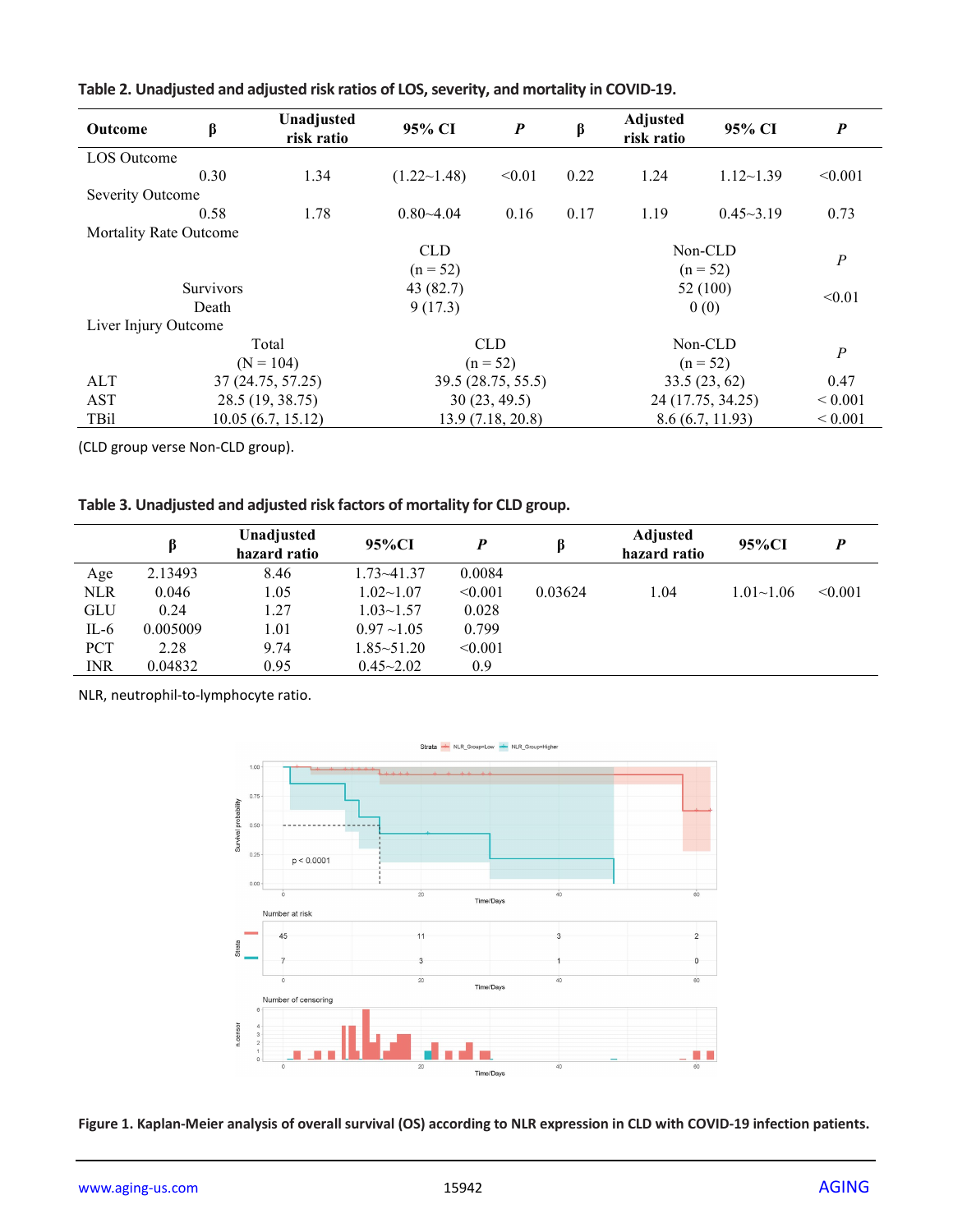the specific energetic demands needed by inflammatory responses [15, 16]. This work also revealed that the CLD group had relatively low PLT and increased total bilirubin and INR levels, supporting hepatic dysfunction in the activation of coagulative and fibrinolytic, which consistent with previous studies [13, 17] In this study, risk of CLD was found to be related to LOS in COVID-19. Compared to patients without CLD, the patient group diagnosed with COVID-19 and CLD showed a prolonged LOS. With a prolonged LOS, CLD may improve the risk of nosocomial infections (NIs), which may result in a worse prognosis. Similarly, the CLD group showed an increased mortality rate and higher incidence of liver injury. Interestingly, although the risk of CLD was positively associated with LOS, liver function risk and mortality, it was negatively associated to severity which was consistent with other studies [6, 13]. We performed additional work to explore risk factors related to mortality in the CLD group. The most important finding was that the NLR was associated with mortality and severity, suggesting it as a potential indicator for poor prognosis in CLD patients diagnosed with COVID-19 infection. The high NLR accounts for increased neutrophil and decreased lymphocyte counts, reflecting systemic inflammation. Systemic inflammation is believed to play an important role in the severity of virus-induced disease, such as COVID-19. Meanwhile, patients diagnosed with CLD have poor immune function. Thus, CLD may aggravate the dysregulation of the immune response associated with COVID-19 [18]. An easily accessible and less costly biological marker for systemic inflammatory diseases, NLR has been reported as an independent risk factor for the severity and mortality in COVID-19 [3, 18, 19], especially in elder or male patients [19]. Since NLR could be quickly calculated based on a blood routine test on admission, clinicians may identify high risk COVID-19 patients at an early stage. Thus, treatments can be modified accordingly to reduce the in-hospital death. In particular, this study confirmed the risk of NLR associated with mortality in CLD patients.

This study also exhibits some limitations. (a) The sample size was limited to a single-center hospital, clinical characteristics COVID-19 patients, diagnosed with CLD, should be verified with a randomized controlled trial enrolling more patients. (b) The diagnosis of CLD needs systematic testing such as a biopsy of the liver, blood tests and imaging including ultrasound. This study was unable to widely diagnose all CLD cases through systematic testing when the COVID-19 outbreak occurred in Wu Han since there were limited medical resources. However, CLD was diagnosed based on written medical and *oral health records with the goal to minimize bias* of diagnosis. (c) The study population included older COVID-19 patients diagnosed with CLD, suggesting that these conclusions may not be applicable to younger patients. In the future, a larger multicenter study analyzed CLD patients diagnosed with COVID-19 is needed to further understand the pathological mechanisms behind CLD associated with COVID-19. This would contribute to further knowledge defining the clinical characteristics and outcome for these patients.

### **CONCLUSIONS**

This retrospective study revealed that COVID-19 patients diagnosed with CLD showed a longer LOS, slight liver injuries and higher mortality compared to general COVID-19 patients. The NLR was found to be an independent risk factor for in-hospital deaths. Increased expression of NLR was found to be a potential indicator for poor prognosis in COVID-19 patients diagnosed with CLD. Thus, CLD patients with COVID-19 who have a higher NLR should be critically cared for.

## **MATERIALS AND METHODS**

#### **Study design, participants and data collection**

The retrospective cohort study presented here included all CLD and random non-CLD patients at Wuhan Jin Yin-tan Hospital. Wuhan Jin Yin-tan Hospital (Wuhan Isolation Hospital) is known to have treated the largest number of COVID-19 patients. All enrolled patients were treated from February 2, 2020 to April 2, 2020. The diagnostic and treatment criteria of COVID-19 and its severity were based on guidelines provided by the WHO and China Trial Seventh Edition. Patients diagnosed with acute liver injury or who showed incomplete medical records were excluded from this study. Clinical data such as demographics, initial symptoms, laboratory findings, chest CT pneumonia compromise and treatment was reviewed using digital medical records by the Fujian Medical Team to aid Wuhan Jin Yin-tan Hospital. Patients were divided into two groups including the COVID-19 with CLD group and non-CLD group. CLD was defined as a progressive deterioration of liver functions, leading to fibrosis and cirrhosis of liver parenchyma. It refers to liver disease at least 6 months. CLD consists of diverse liver pathologies including hepatocellular carcinoma, liver cirrhosis, and inflammation (chronic hepatitis). Our team diagnosed CLD based on clinical features. The COVID-19 with CLD group included all CLD patients that were diagnosed with chronic viral hepatitis B and C, autoimmune liver disease, cryptogenic liver cirrhosis, NAFLD, methotrexate related liver fibrosis and alcoholic liver disease. At the same time, we used computer-generated random same size to enroll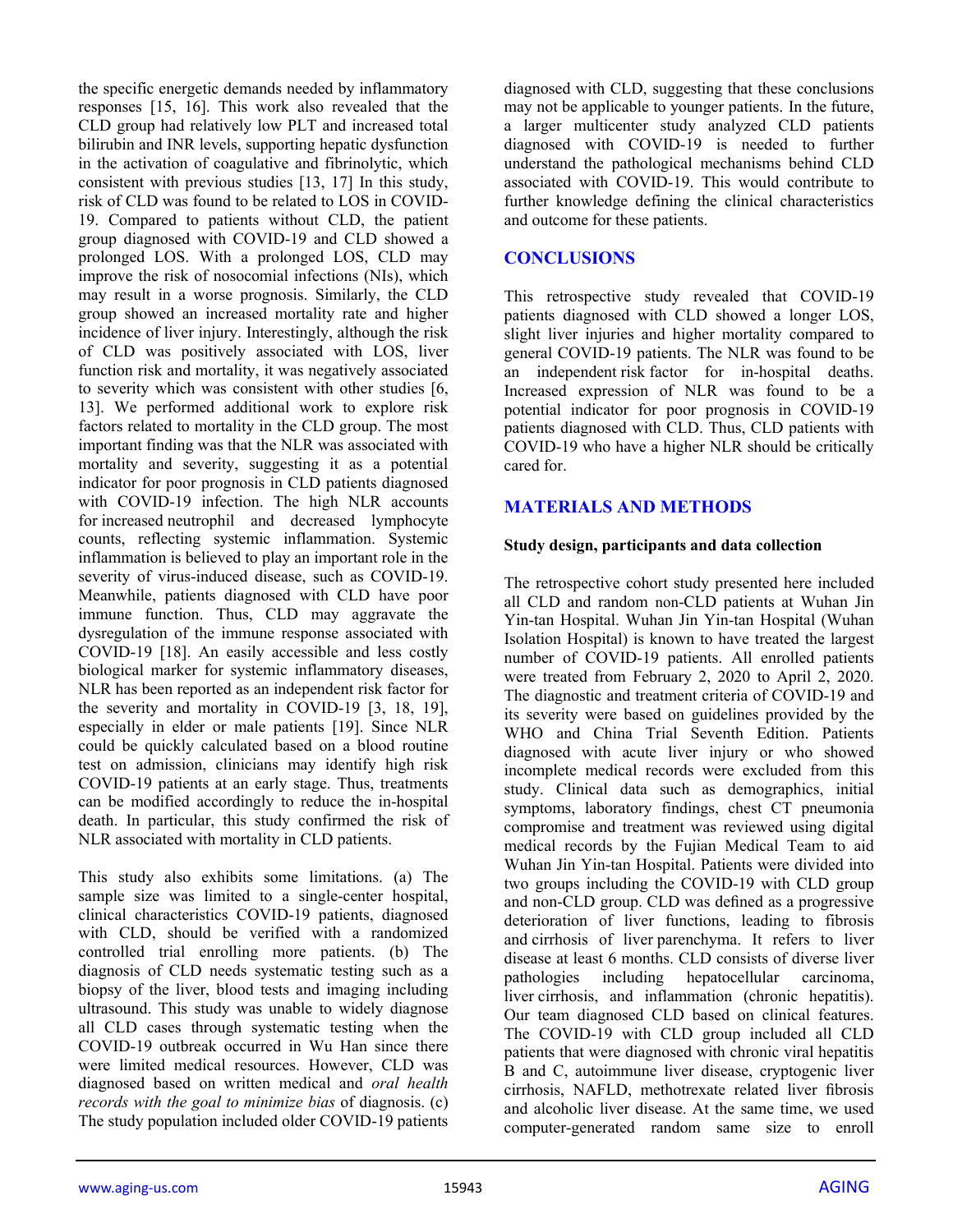non-CLD group during the same period. We analyzed the clinical characteristics of all patients, then compared the baseline information and the outcome of LOS, severity, mortality rate and liver function. This retrospective cohort study approved by Ethics Commission of Jin Yin-tan hospital, Wuhan (KY-2020–55.01).

#### **Statistical analysis**

The mean  $\pm$  SD or median (IQR) value and number (%) were used to descriptive data of continuous and categorical variables. For continuous variables, independent group t tests were used to compare the two group or Mann–Whitney test was performed when data were normally distributed. For categorical variables, the  $\gamma^2$  or Fisher exact tests were performed to compared the two groups. Furthermore, Poisson regression was used to verify independent risk of CLD for LOS. Stepwise Logistic Regression models were used to test independent risks of CLD for severity. Cox models were used to calculate the hazard ratio of mortality in the CLD group. Kaplan-Meier survival analysis was used to analyze overall survival (OS) of the CLD group based on neutrophil-to-lymphocyte ratio (NLR) levels. R project (version 3.6.0) was used to perform all statistical analyses. Statistical significance was recognized at a P value of 0.05 or less.

### **AUTHOR CONTRIBUTIONS**

ZR Yang designed study, analyzed and revised the manuscript; Chaowei Li and Qingshi Chen collected data and wrote the manuscript; Jianwen Wang, Huasong Lin, Yalan Lin, Jinhuang Lin, Fangzhan Peng and Jiangmu Chen searched the literature.

### **CONFLICTS OF INTEREST**

The authors disclose no conflicts of interest.

### **FUNDING**

This work was supported by the Quanzhou Science and Technology Fund (no. 2018Z113) and Science and Technology Project of Fujian Education Department [grant number: JT180199].

### **REFERENCES**

1. Xie H, Zhao J, Lian N, Lin S, Xie Q, Zhuo H. Clinical characteristics of non-ICU hospitalized patients with coronavirus disease 2019 and liver injury: a retrospective study. Liver Int. 2020; 40:1321–26. <https://doi.org/10.1111/liv.14449> PMID[:32239591](https://pubmed.ncbi.nlm.nih.gov/32239591)

- 2. Xu L, Liu J, Lu M, Yang D, Zheng X. Liver injury during highly pathogenic human coronavirus infections. Liver Int. 2020; 40:998–1004. <https://doi.org/10.1111/liv.14435> PMID[:32170806](https://pubmed.ncbi.nlm.nih.gov/32170806)
- 3. Zhang Y, Zheng L, Liu L, Zhao M, Xiao J, Zhao Q. Liver impairment in COVID-19 patients: a retrospective analysis of 115 cases from a single centre in Wuhan city, China. Liver Int. 2020. [Epub ahead of print]. <https://doi.org/10.1111/liv.14455> PMID[:32239796](https://pubmed.ncbi.nlm.nih.gov/32239796)
- 4. Zhao D, Yao F, Wang L, Zheng L, Gao Y, Ye J, Guo F, Zhao H, Gao R. A comparative study on the clinical features of COVID-19 pneumonia to other pneumonias. Clin Infect Dis. 2020. [Epub ahead of print].

<https://doi.org/10.1093/cid/ciaa247> PMID[:32161968](https://pubmed.ncbi.nlm.nih.gov/32161968)

- 5. Huang C, Wang Y, Li X, Ren L, Zhao J, Hu Y, Zhang L, Fan G, Xu J, Gu X, Cheng Z, Yu T, Xia J, et al. Clinical features of patients infected with 2019 novel coronavirus in Wuhan, China. Lancet. 2020; 395:497–506. [https://doi.org/10.1016/S0140-6736\(20\)30183-5](https://doi.org/10.1016/S0140-6736(20)30183-5) PMID[:31986264](https://pubmed.ncbi.nlm.nih.gov/31986264)
- 6. Lippi G, de Oliveira MH, Henry BM. Chronic liver disease is not associated with severity or mortality in coronavirus disease 2019 (COVID-19): a pooled analysis. Eur J Gastroenterol Hepatol. 2020. [Epub ahead of print]. <https://doi.org/10.1097/MEG.0000000000001742> PMID[:32282549](https://pubmed.ncbi.nlm.nih.gov/32282549)
- 7. Qin C, Zhou L, Hu Z, Zhang S, Yang S, Tao Y, Xie C, Ma K, Shang K, Wang W, Tian DS. Dysregulation of immune response in patients with COVID-19 in Wuhan, China. Clin Infect Dis. 2020. [Epub ahead of print]. <https://doi.org/10.1093/cid/ciaa248> PMID[:32161940](https://pubmed.ncbi.nlm.nih.gov/32161940)
- 8. Ruan Q, Yang K, Wang W, Jiang L, Song J. Correction to: clinical predictors of mortality due to COVID-19 based on an analysis of data of 150 patients from Wuhan, China. Intensive Care Med. 2020; 46:1294–97. <https://doi.org/10.1007/s00134-020-06028-z> PMID[:32253449](https://pubmed.ncbi.nlm.nih.gov/32253449)
- 9. Ji D, Zhang D, Xu J, Chen Z, Yang T, Zhao P, Chen G, Cheng G, Wang Y, Bi J, Tan L, Lau G, Qin E. Prediction for progression risk in patients with COVID-19 pneumonia: the CALL score. Clin Infect Dis. 2020. [Epub ahead of print].

<https://doi.org/10.1093/cid/ciaa414> PMID[:32271369](https://pubmed.ncbi.nlm.nih.gov/32271369)

10. Yang X, Yu Y, Xu J, Shu H, Xia J, Liu H, Wu Y, Zhang L, Yu Z, Fang M, Yu T, Wang Y, Pan S, et al. Clinical course